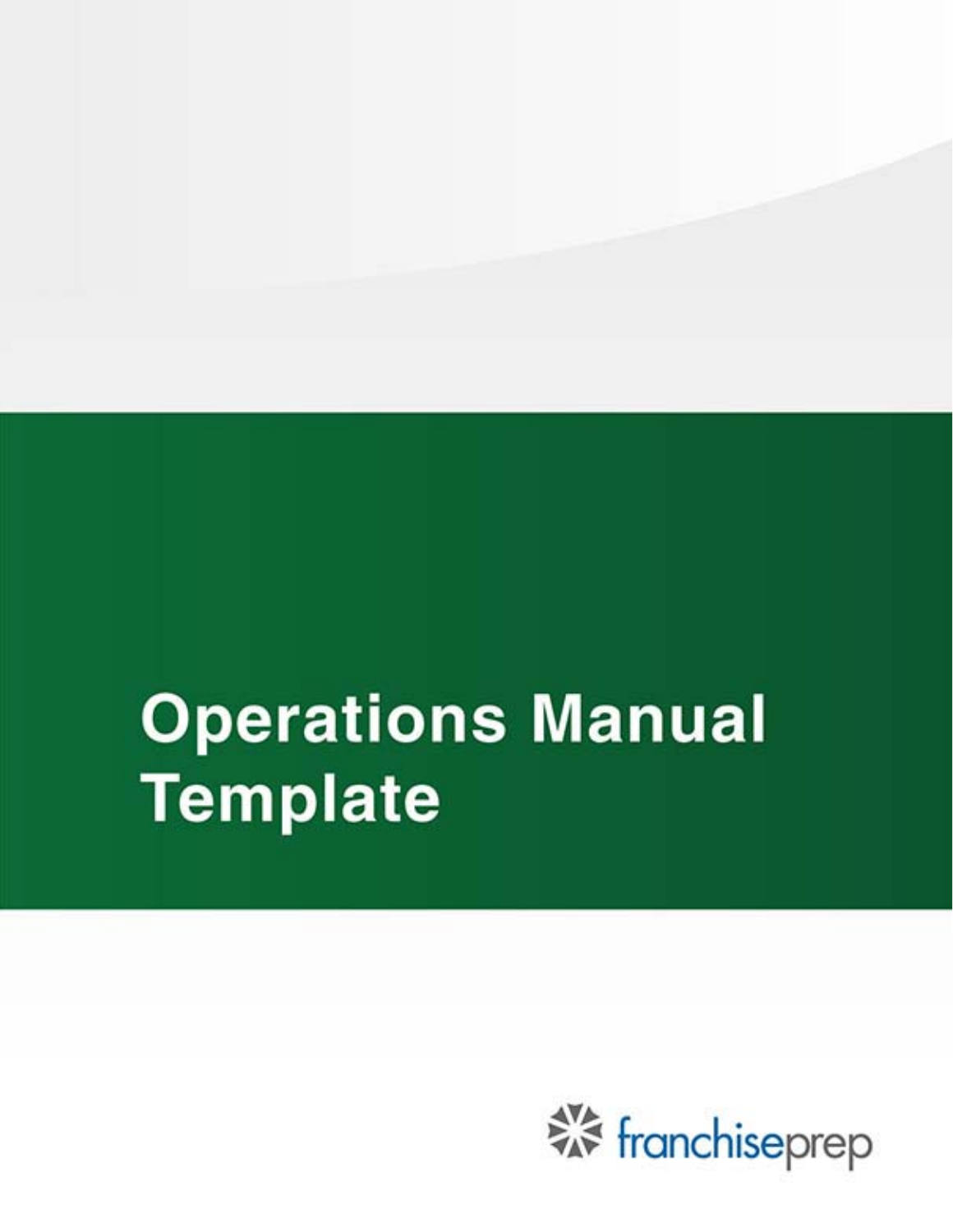# **How to use this manual to develop your own franchise**

## **About this manual**

In the following guide you will find the foundational building blocks necessary to create an operations manual for your company. A well-written operations manual enables your franchise branches to represent your brand consistently and profitably. It also provides a great opportunity to clearly define your business operations. While every successful business has a general idea of their operations, few know their business at the level of detail the operations manual demands. By investing the necessary time and resources to complete this manual, not only will you be on your way to franchising, your existing business will benefit greatly as well.

### **The importance of developing Standard Operating Procedures**

As you read through this manual, you will begin to understand the importance of developing a set of standard operating procedures (SOPs). A key factor in building a successful franchise is standardization. Regardless of the franchise location and ownership, standardization ensures customers will always be met with a consistent experience. For example, McDonald's is regarded as one of the world's most successful franchises. Thanks to standardization, their food is the same whether you're in Baton Rouge, Louisiana or Albuquerque, New Mexico. You always know what to expect when you see those golden arches.

# **The purpose of this manual**

This manual was created using a fictitious window cleaning company named *Company ABC*. This content was provided to give you an example of a typical operations manual. As you customize the document to reflect your business, the name and many of the details will change. We recommend you save multiple copies through the writing process. This will allow you to refer to this document as the master template and your document as the new customized operations manual.

# **Guidance boxes**

We've also included valuable text boxes with questions, notes and additional information to help you write each section. Read each box carefully before beginning each section. An example of guidance box: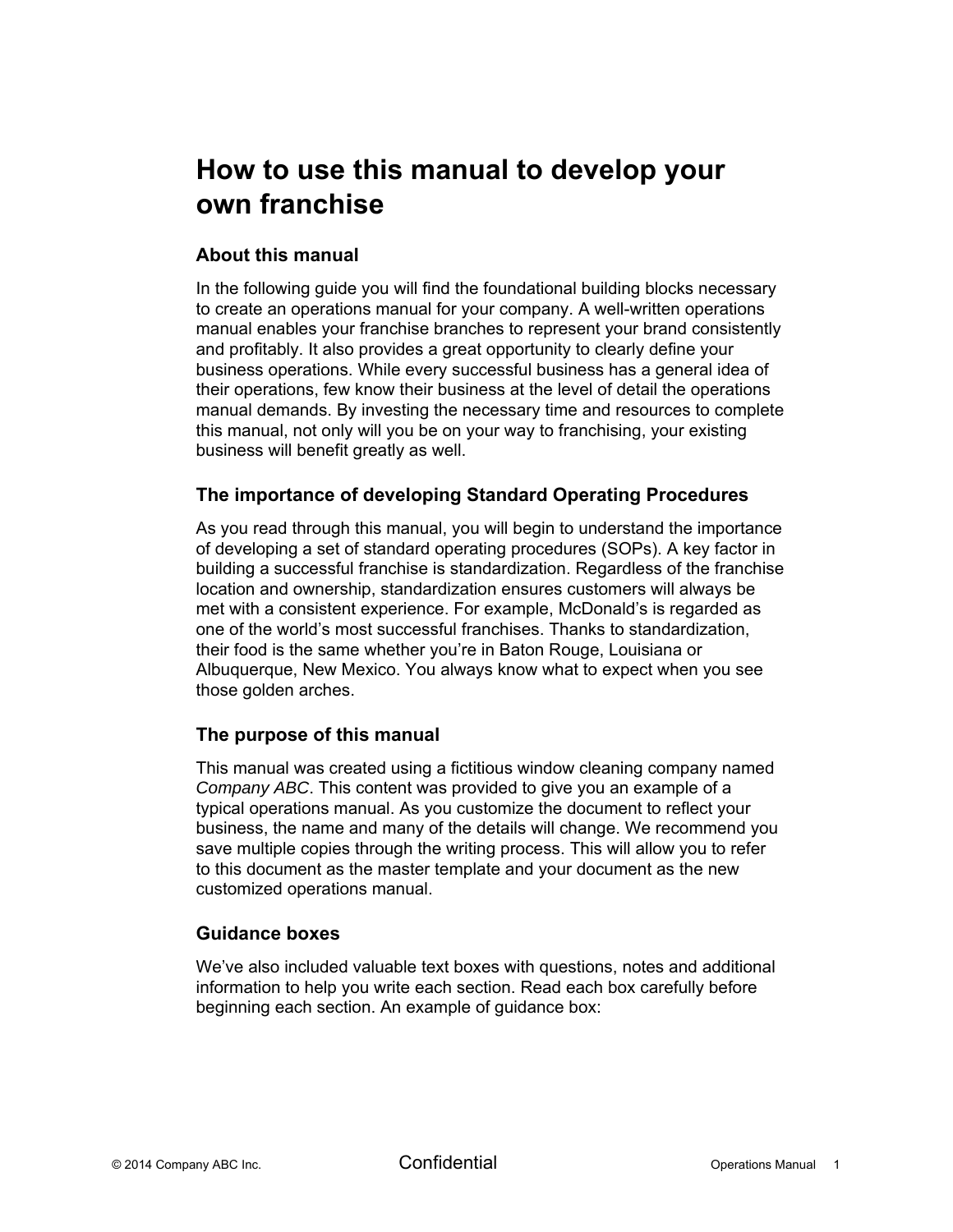*Guidance Box* 

#### **Introduction pages**

At the beginning of each chapter you will find a page outlining the goals for that chapter, questions to ask yourself, required materials and other important information to review.

#### **Guidelines for preparation of the manual**

- Remember, the operations manual is a living, breathing document. As such, the contents will continue to change over time right along with your franchise's standard operating procedures. Therefore, prepare the manual in manner that accommodates updates as they may occur from time to time.
- Many new franchisors do not have a written set of SOPs. Your franchisees will likely have little existing knowledge of your industry. The manual should be written in a manner that is easy to understand, even for the complete layperson. Manuals that are too complex or overly technical will be of little or no use to your franchisees.
- Leave no stone unturned, no detail unaddressed, and no procedure left to the discretion of your franchisees. Detail, detail, detail.
- Your manual should address different operation procedures, if any, as they relate to differences in geography, population, and other conditions that could affect the successful operation of a franchise.
- Maintain consistency between the manual and FDD. Discrepancies between the two documents could lead to legal trouble down the road.
- Obtain legal review. It is absolutely critical that you acquire local legal council to review your operations manual, franchise agreement and FDD. We are not legal experts; entering into franchising without legal oversight is an accident waiting to happen. Because franchising is such a litigious industry it is critical you do not skimp when finding an attorney. Your attorney must have a long track record of specializing in the franchise industry.

### **Let's get started!**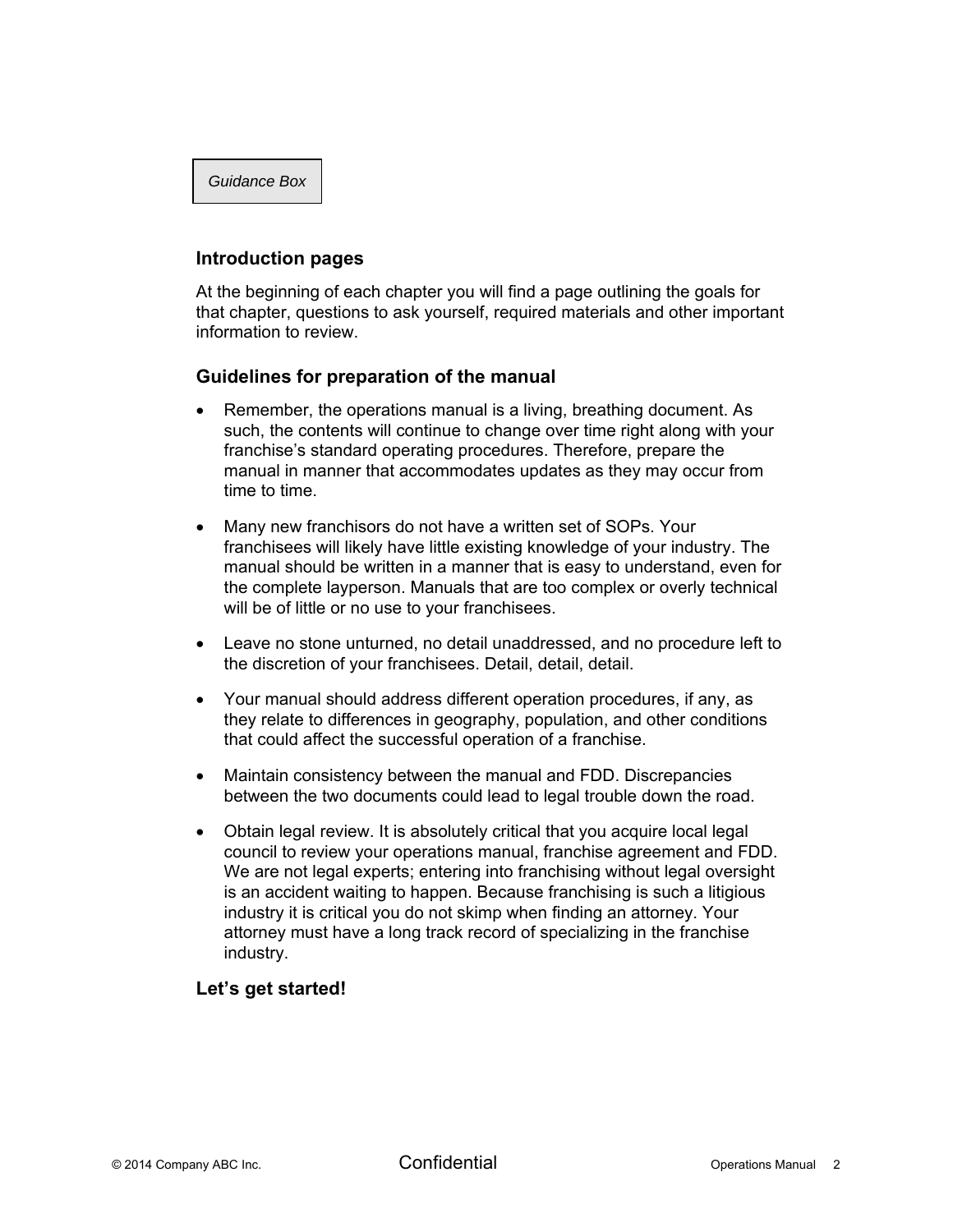# **Table of Contents**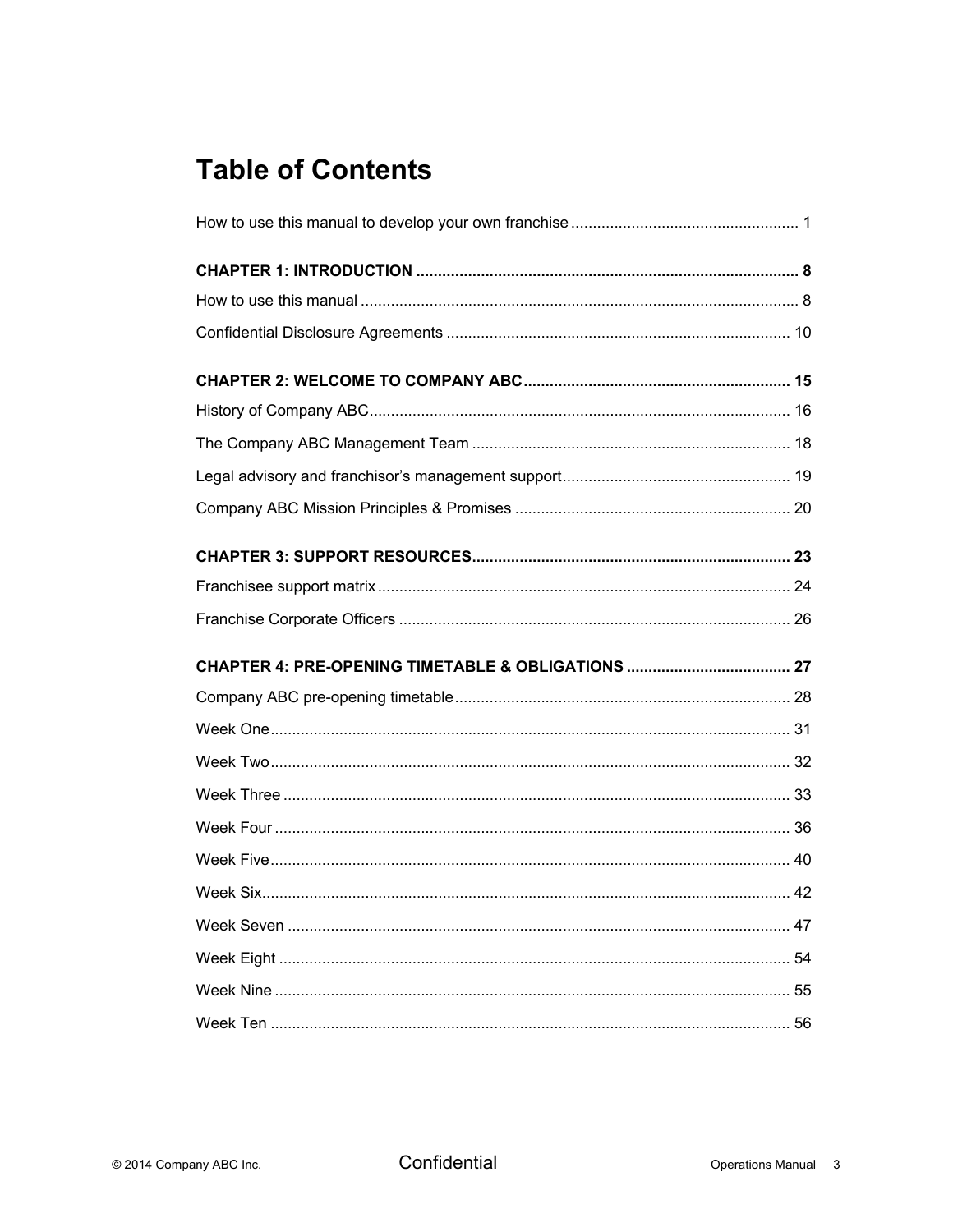| CHAPTER 6: STAFFING YOUR COMPANY ABC FRANCHISE 74 |  |
|---------------------------------------------------|--|
|                                                   |  |
|                                                   |  |
|                                                   |  |
|                                                   |  |
|                                                   |  |
|                                                   |  |
|                                                   |  |
|                                                   |  |
|                                                   |  |
|                                                   |  |
|                                                   |  |
|                                                   |  |
|                                                   |  |
|                                                   |  |
|                                                   |  |
|                                                   |  |
|                                                   |  |
|                                                   |  |
|                                                   |  |
|                                                   |  |
|                                                   |  |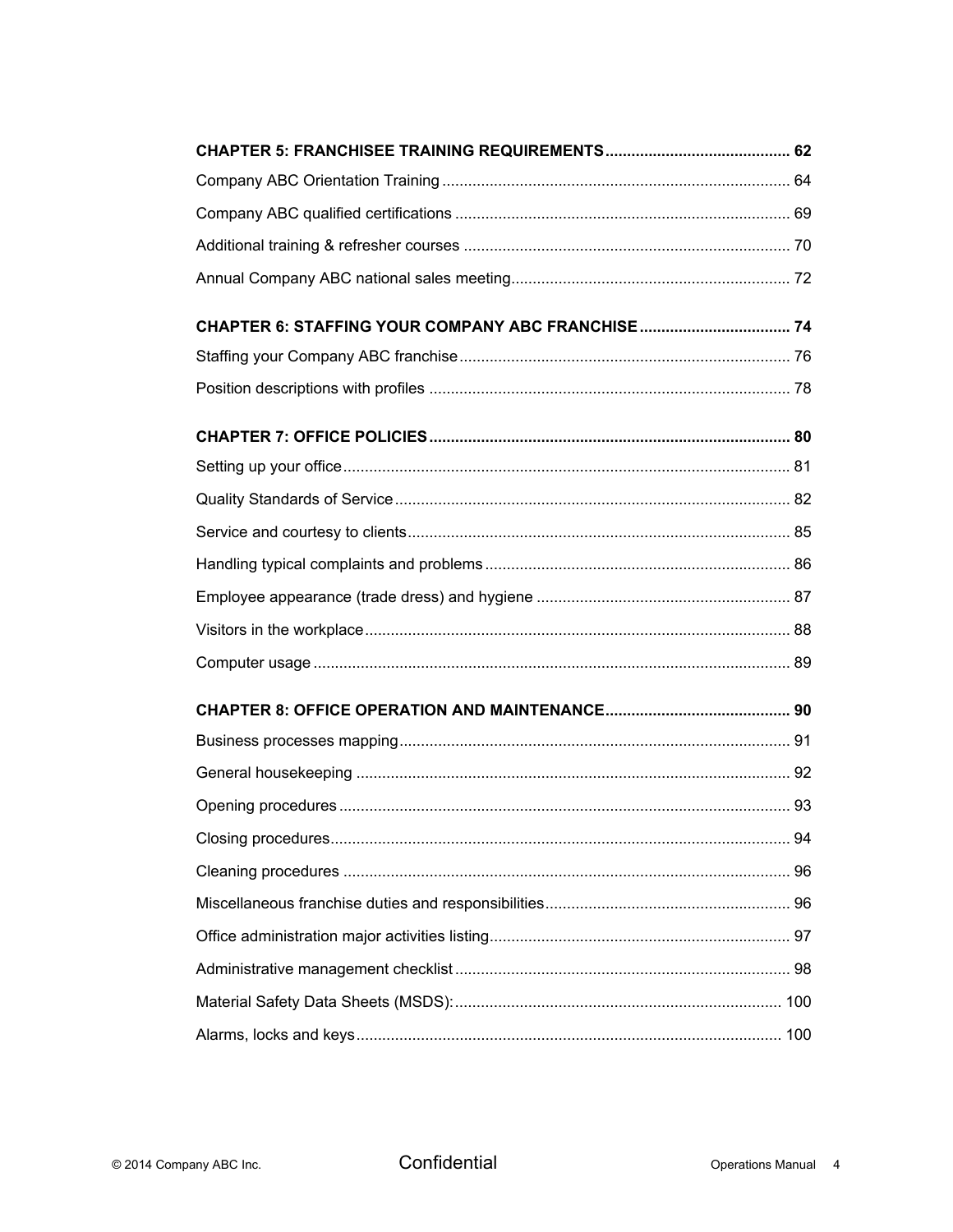| CHAPTER 9: OFFICE EQUIPMENT, COMPUTER SYSTEM, INVENTORY, AND |  |
|--------------------------------------------------------------|--|
|                                                              |  |
|                                                              |  |
|                                                              |  |
|                                                              |  |
|                                                              |  |
|                                                              |  |
|                                                              |  |
|                                                              |  |
|                                                              |  |
|                                                              |  |
|                                                              |  |
|                                                              |  |
|                                                              |  |
|                                                              |  |
|                                                              |  |
|                                                              |  |
|                                                              |  |
|                                                              |  |
|                                                              |  |
|                                                              |  |
|                                                              |  |
|                                                              |  |
|                                                              |  |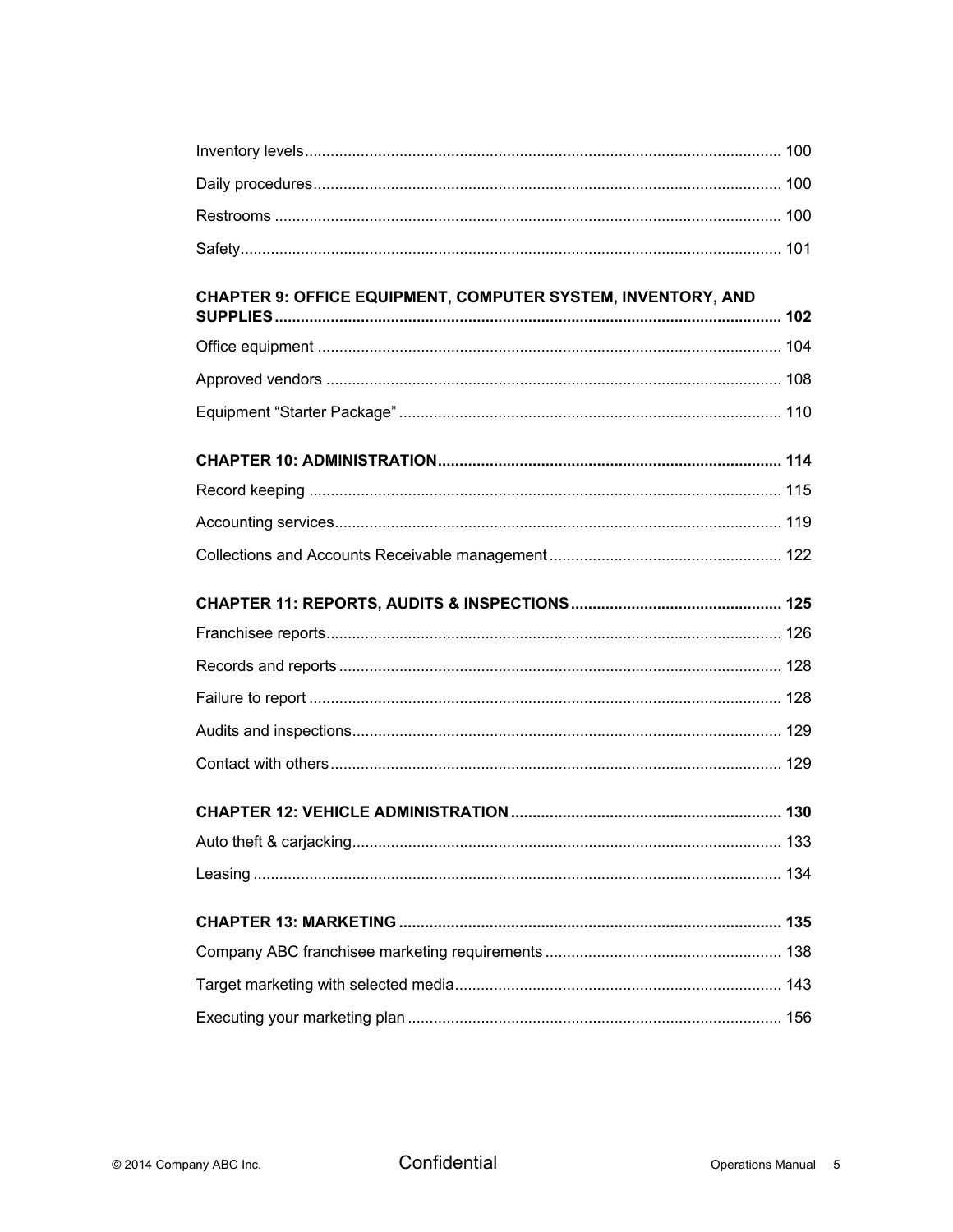| CHAPTER 15: INSURANCE REQUIREMENTS & RISK MANAGEMENT 172                  |  |
|---------------------------------------------------------------------------|--|
|                                                                           |  |
|                                                                           |  |
|                                                                           |  |
|                                                                           |  |
|                                                                           |  |
|                                                                           |  |
|                                                                           |  |
|                                                                           |  |
|                                                                           |  |
|                                                                           |  |
|                                                                           |  |
|                                                                           |  |
| <b>CHAPTER 17: TRADEMARKS AND TRADE SECRETS - PROTECTION POLICIES 192</b> |  |
|                                                                           |  |
|                                                                           |  |
|                                                                           |  |
|                                                                           |  |
|                                                                           |  |
|                                                                           |  |
|                                                                           |  |